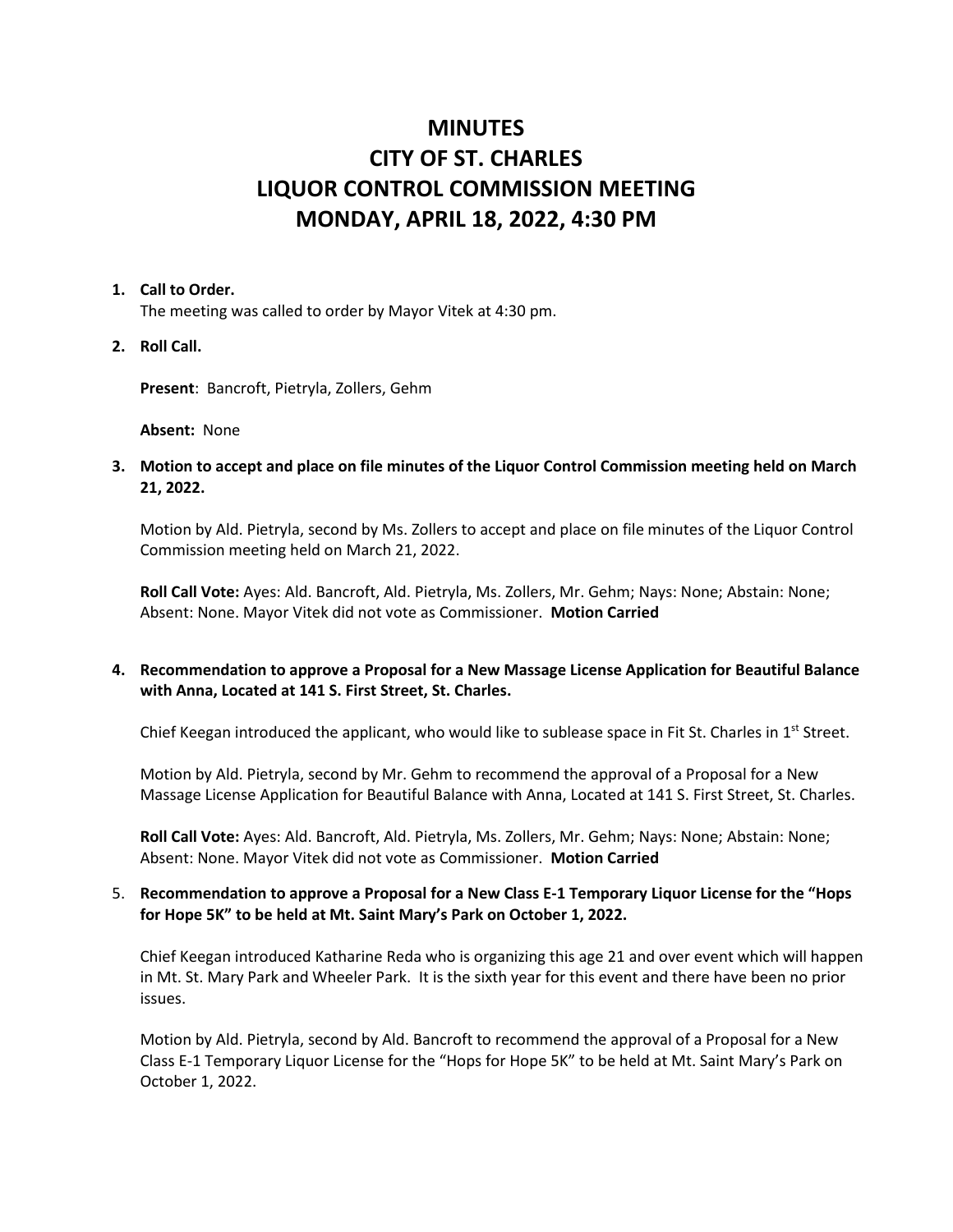**Roll Call Vote:** Ayes: Ald. Bancroft, Ald. Pietryla, Ms. Zollers, Mr. Gehm; Nays: None; Abstain: None; Absent: None. Mayor Vitek did not vote as Commissioner. **Motion Carried**

### **6. Recommendation to Approve a Proposal for a New F2 BYOB Liquor License Application for HM Hair Bar located at 13 S 2nd Street, St. Charles.**

Chief Keegan explained the business plan for the salon and the insurance and BASSET requirements for this BYOB liquor license. Any unused alcohol will be disposed of after the patrons have departed.

Motion by Ald. Bancroft, second by Mr. Gehm to recommend the approval of a Proposal for a New F2 BYOB Liquor License Application for HM Hair Bar located at 13 S  $2<sup>nd</sup>$  Street, St. Charles.

**Roll Call Vote:** Ayes: Ald. Bancroft, Ald. Pietryla, Ms. Zollers, Mr. Gehm; Nays: None; Abstain: None; Absent: None. Mayor Vitek did not vote as Commissioner. **Motion Carried**

## **7. Recommendation to Approve a Proposal for a New C1 Liquor License Application for SCMC Enterprises dba The Beach Hut located at 8 N Third Street, St. Charles.**

Chief Keegan introduced the owner of the business, who also owns R-House and St Charles Motor Cars. The business operations and plan will remain the same as the current location's business, Dawn's Beach Hut.

Motion by Mr. Gehm, second by Ms. Zollers to recommend the approval of a Proposal for a New C1 Liquor License Application for SCMC Enterprises dba The Beach Hut located at 8 N Third Street, St. Charles.

**Roll Call Vote:** Ayes: Ald. Bancroft, Ald. Pietryla, Ms. Zollers, Mr. Gehm; Nays: None; Abstain: None; Absent: None. Mayor Vitek did not vote as Commissioner. **Motion Carried**

# **8. Recommendation to Approve a Proposal for a new B1 Liquor License Application for XA Maly Thai, Inc., Located at 3825 E. Main Street, St. Charles.**

Chief Keegan explained that the restaurant is already open and not selling alcohol yet. The name Vino Thai will be retained for some time.

Motion by Ald. Pietryla, second by Ald. Bancroft to recommend the approval of a Proposal for a new B1 Liquor License Application for XA Maly Thai, Inc., Located at 3825 E. Main Street, St. Charles.

**Roll Call Vote:** Ayes: Ald. Bancroft, Ald. Pietryla, Ms. Zollers, Mr. Gehm; Nays: None; Abstain: None; Absent: None. Mayor Vitek did not vote as Commissioner. **Motion Carried**

## **9. Recommendation to approve St. Charles Sports dba Spotted Fox 1:00 a.m. late-night permit renewal for FY2022-2023.**

Chief Keegan reminded the commissioners that this permit was not included in the March late-night permit approvals due to missing paperwork.